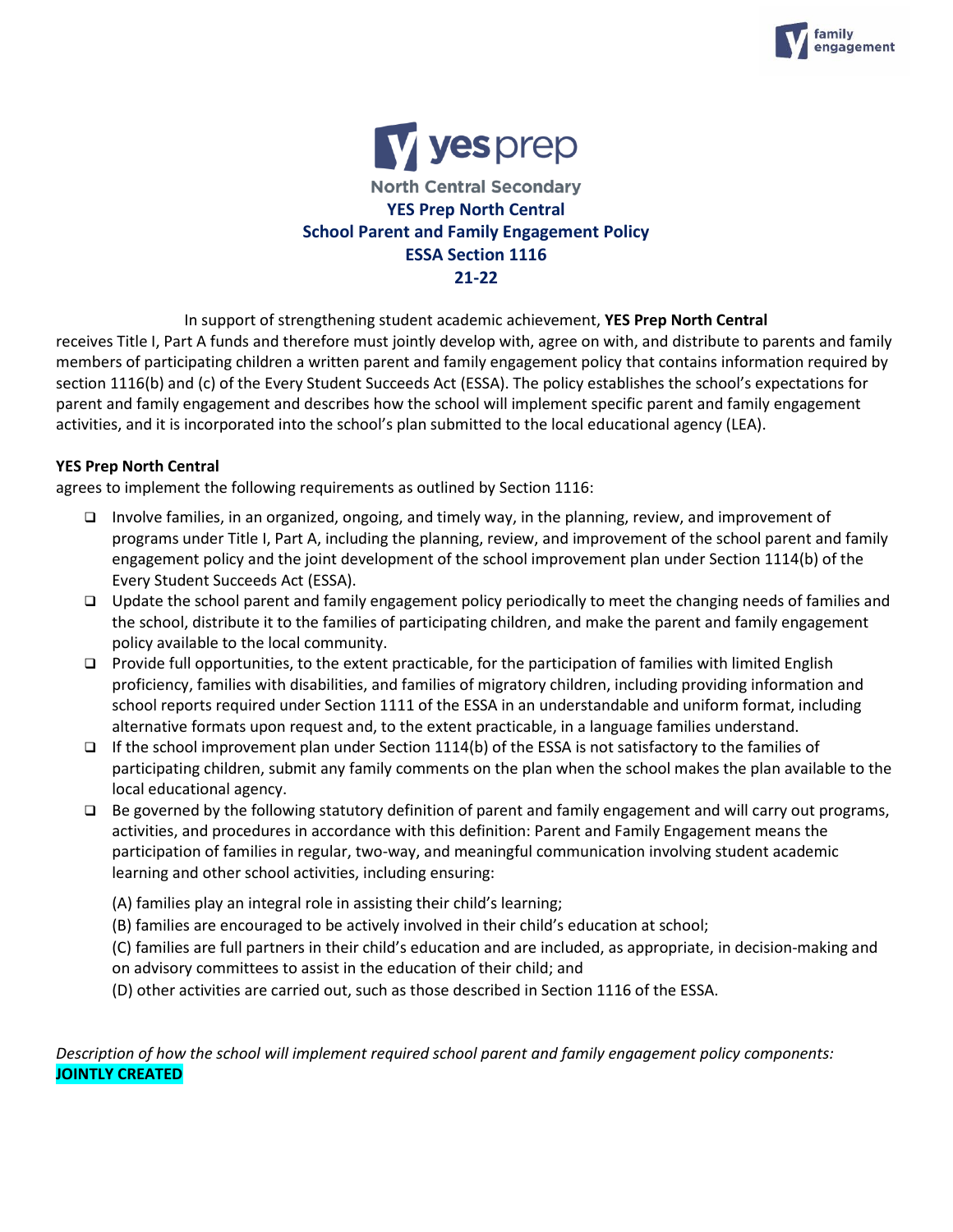

**YES Prep North Central** will take the following actions to involve families in an organized, ongoing, and timely manner in the planning, review, and improvement of Title I programs, including opportunities for regular meetings, if requested by families, to formulate suggestions and to participate, as appropriate, in decisions relating to the education of their child and respond to any such suggestions as soon as practicably possible.

During scheduled parent engagement meetings throughout the school year, **YES Prep North Central** parents will have the opportunity to offer feedback to the **YES Prep North Central** student and family handbook. Upon receipt of the parental feedback, **YES Prep North Central** administration will post a revised copy of the handbook.

## **ANNUAL TITLE I MEETING**

**YES Prep North Central** will take the following actions to conduct an annual meeting, at a convenient time, and encourage and invite all families of participating children to attend to inform them about the school's Title I program, the nature of the Title I program, the families' requirements, the school parent and family engagement policy, the schoolwide plan, and the school-parent compact.

Monday, November 15th and Tuesday, November 16th **YES Prep North Central** will host its first annual Title 1 meeting. This will be used to inform families of the requirements of Title I and the school's participation as well as the families rights to be involved. The Annual Title I meeting will be used to ask for family input and provided as an opportunity to disseminate information and ensure families have access to the policy and compact.

# **COMMUNICATIONS**

**YES Prep North Central** will take the following actions to provide families of participating children the following:

- ❑ Timely information about the Title I programs
- ❑ Flexible number of meetings, such as meetings in the morning or evening, and may provide with Title I funds, transportation, child care or home visits, as such services relate to parent and family engagement.
- ❑ Information related to the school and parent programs, meetings, and other activities, is sent to the families of participating children in an understandable and uniform format, including alternative formats upon request and, to the extent practicable, in a language the families can understand:

**YES Prep North Central** student and family handbook will be made available to families during the second week of school and will be posted on the campus [website.](https://northcentral.yesprep.org/for-parents/get-involved/title-1-meetings) A virtual Family Resource Center will also be linked to give families access to critical information.

#### **SCHOOL-PARENT COMPACT**

**YES Prep North Central** will take the following actions to jointly develop with families of participating children a schoolparent compact that outlines how families, the entire school staff, and students will share the responsibility for improved student academic achievement and the means by which the school and families will build and develop a partnership to help children achieve the state's high standards.